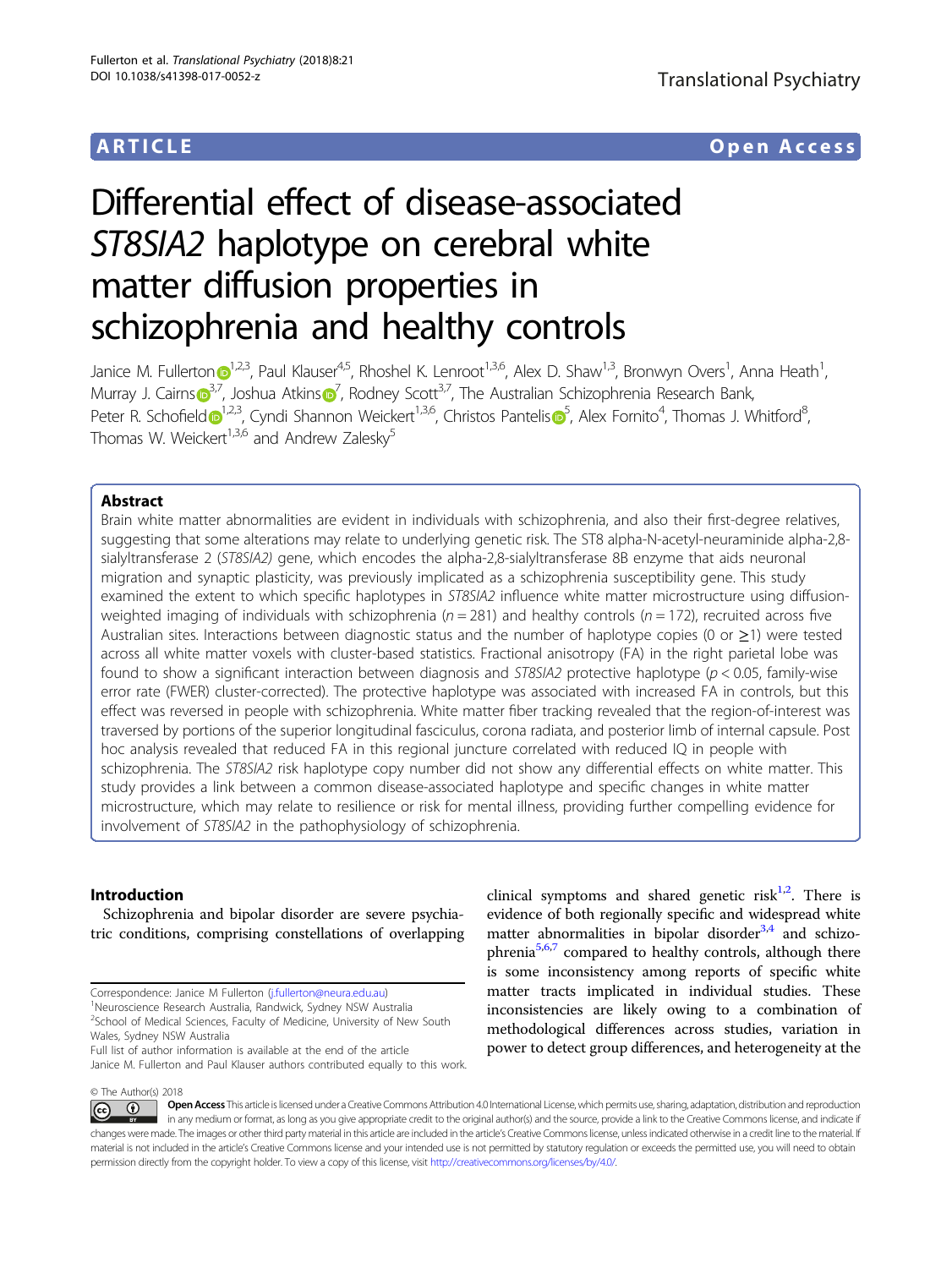clinical, demographic, and genetic levels within subject groups.<sup>8</sup> Indeed, some cerebral abnormalities may relate specifically to underlying genetic risk (rather than to disease state), as evidenced by white matter abnormalities observed in first-degree relatives of patients<sup>[9,10](#page-8-0)</sup>, although non-genetic familial risk factors may also contribute.

A growing number of genes that carry variation associated with altered risk of disease have been implicated in schizophrenia $^{11}$  $^{11}$  $^{11}$ . Understanding how established genetic risk variants influence white matter tract formation in healthy and affected brains is pivotal in dissecting out sources of heterogeneity in neuroimaging studies focused on diagnostic group differences, but also in understanding the complex underlying neurobiology of those disorders.

DNA variations within the ST8 alpha-N-acetylneuraminide alpha-2,8-sialyltransferase 2 gene (ST8SIA2) have previously shown association with a number of major psychiatric conditions, including bipolar disorder<sup>[12](#page-8-0)</sup>, schizophrenia<sup>[12](#page-8-0)–[14](#page-8-0)</sup>, and autism<sup>[15](#page-8-0)</sup>. In addition, loss-offunction mutations affecting ST8SIA2 have been identi-fied in individuals with schizophrenia<sup>[16](#page-8-0)</sup>, and autism spectrum disorder with epilepsy $17$ .

ST8SIA2 encodes the alpha-2,8-sialyltransferase 8B enzyme, responsible for the post-translational addition of polysialic acid (PSA) onto proteins, principally the neuronal cell adhesion molecule (NCAM1) during early brain development $18,19$ , enabling neuronal migration, dendrite formation, axon targeting, and synaptic plasticity $20$ . Observations of altered PSA-NCAM in brains of patients with schizophrenia, bipolar disorder, major depression, and drug-refractory temporal lobe epilepsy indicate a functional dysregulation of the glycosylation process in mental ill- $ness^{21-26}$  $ness^{21-26}$  $ness^{21-26}$ . This notion is supported by pharmacological data in rats, in which expression of PSA-NCAM is modulated by treatment with common antipsychotics $27-29$  $27-29$  $27-29$ .

Mouse knockout studies show evidence of cerebral changes in animals developing without glycosylated NCAM, including the size of the anterior commissure and midline-crossing fibers, ventricular dilatations, size reductions of the internal capsule, and disorganized pattern of fibers<sup>30,31</sup>. In addition, st8sia2-deficient mice (st8sia2<sup>-/-</sup>) exhibit schizophrenia-like behaviors, including cognitive dysfunction, deficits in prepulse inhibition, and increased sensitivity to amphetamine-induced locomotion $31$ . These animal models suggest that cerebral changes may also be observed in humans with specifi<sup>c</sup> ST8SIA2 risk alleles, albeit with more subtle abnormalities relating to less severe genetic defects, which may include alterations in the organization of white matter brain connectivity.

Therefore, in the current study, we aimed to examine the extent to which ST8SIA2 influences white matter structure in a human cohort, comprising both people with schizophrenia and healthy controls. As no single common functional ST8SIA2 mutation has been identified<sup>16,32</sup>, we focused on a specific 54-kb linkage disequilibrium block encompassing the promoter to intron 2, which contained two common haplotypes previously identified as carrying "risk" or "protective" alleles<sup>[12](#page-8-0)</sup>. Individuals were grouped both according to diagnosis and the presence of either the risk or protective haplotype. We then tested across all white matter voxels whether fractional anisotropy (FA) a measure of white matter microstructure—was modulated by the interaction between haplotype and diagnosis. The presence of a significant interaction was tested across all white matter using an unbiased, data-driven method, thereby investigating the differential influence of ST8SIA2 haplotypes on white matter structure in healthy controls and in people with schizophrenia.

#### Materials and methods

#### **Participants**

Participants were 18–65 years of age and included patients with established schizophrenia ( $n = 281$ ) and healthy controls  $(n = 172)$  recruited from five sites in Australia under the auspices of the Australian Schizo-phrenia Research Bank<sup>[33](#page-8-0)</sup> (Ethics Committee approval by University of New South Wales HREC/08 and Hunter New England Human Research Ethics Committee HNE/ 438). All participants provided written informed consent for the analysis of their data. A diagnosis of schizophrenia or schizoaffective disorder was determined using DSM-IV diagnostic criteria<sup>[34](#page-8-0),[35](#page-8-0)</sup>. Current Intelligence Quotient (IQ) estimates were obtained using the Wechsler Abbreviated Scale of Intelligence<sup>[36](#page-8-0)</sup>.

Exclusion criteria were as previously described $33,37$ , and included a history of organic brain disorders, brain injury (followed by amnesia for  $>24$  h), movement disorders, a current diagnosis of drug or alcohol dependence, or electroconvulsive therapy in the past 6 months. Healthy controls were also excluded if they had a familial or personal history of psychosis or bipolar I disorder.

Ethnicity was determined by a combination of: (1) selfreport, based on grandparental country of birth; (2) genotype-derived principle components analysis, where GWAS data were available<sup>37</sup> ( $n = 333$ , 68% of sample; Supplementary Information), and was largely European (88.1%) or mixed-European (7.0%; Supplementary Table S1).

#### **Genotyping**

Putative risk and protective haplotypes $12$  were defined by four single nucleotide polymorphisms (SNPs) located toward the 5' end of ST8SIA2 (Fig. [1](#page-2-0)). Lymphocytederived genomic DNA underwent PCR amplification using Taqman probes to generate genotypes for each SNP, and haplotypes were phased using  $PLINK^{38}$  $PLINK^{38}$  $PLINK^{38}$  (Supplementary Information).

For seven subjects where phasing was deemed unreliable (posterior probability  $\langle 0.75 \rangle$ , imputed data from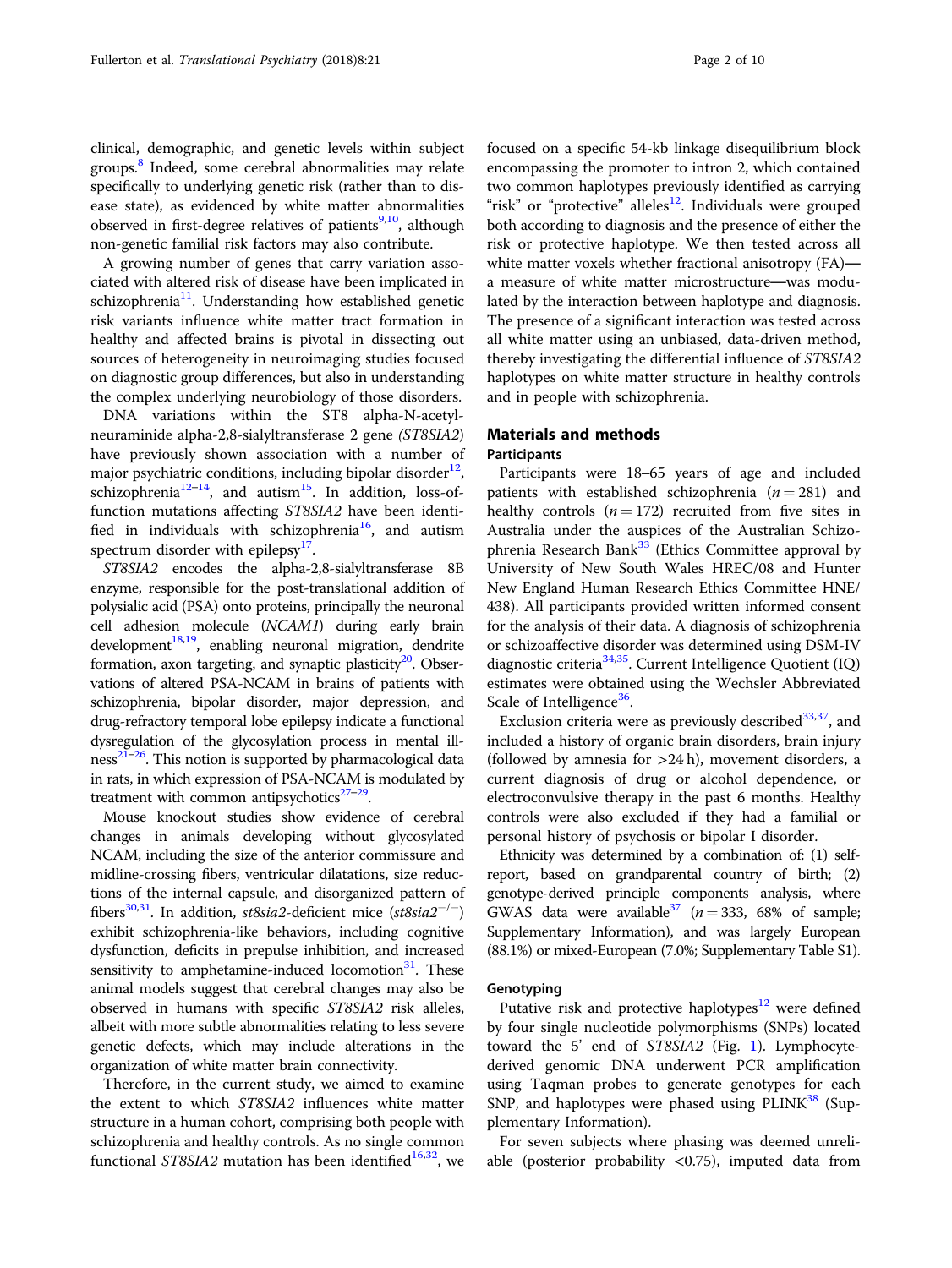<span id="page-2-0"></span>

Infinium Human  $610$  K BeadChips<sup>[37](#page-8-0)</sup> were used (Supplementary Information), for whom the average posterior probability-phased haplotypes was 0.843. Haplotype association with diagnosis was performed in  $PLINK^{38}$  $PLINK^{38}$  $PLINK^{38}$ using --hap-logistic, including ethnicity as a covariate.

#### Image acquisition

Diffusion-weighted magnetic resonance images (DWI) were acquired in each participant with a Siemens Avanto 1.5-Tesla system (Siemens, Erlangen, Germany) across five sites in Australia, with the same acquisition sequence used across all sites. Sixty-four gradient-weighted volumes distributed on the half-sphere were acquired using a spinecho EPI sequence as follows:  $b$ -value = 1000 s/mm<sup>2</sup>; 65<br>consecutive axial slices (thickness 2.4 mm):  $104 \times 104$ consecutive axial slices (thickness  $2.4$  mm);  $104 \times 104$ image matrix with an in-plane voxel resolution of  $2.4 \times$ 2.4 mm; field of view =  $25 \times 25$  cm; repetition time =  $8.4/$ 8.5 s; echo time  $= 88$  ms; flip angle  $= 90$  degrees.

#### Image preprocessing

DWI images were corrected for EPI distortions and head movement with affine registration to the non-diffusionweighted volume in FSL 5.0.7 [\(http://fsl.fmrib.ox.ac.uk/fsl/](http://fsl.fmrib.ox.ac.uk/fsl/fslwiki/)

[fslwiki/\)](http://fsl.fmrib.ox.ac.uk/fsl/fslwiki/). Gradient tables were rotated to correct for head movement using MATLAB v2011a (MathWorks, Natick, MA, USA). Diffusion tensors were then fitted to each voxel using least squares estimation, enabling generation of a FA image for each individual in MRtrix 0.2.12 [\(http://www.nitrc.](http://www.nitrc.org/projects/mrtrix/) [org/projects/mrtrix/\)](http://www.nitrc.org/projects/mrtrix/). FA is a voxel-wise measure that reflects the degree to which water diffusion is restricted to particular directions. FA is influenced by microstructural properties and organization of white matter fibers including axons, their myelin sheath, and the surrounding extracellular matrix<sup>39</sup>. Each FA image was normalized to Montreal Neurological Institute (MNI) standard space using a nonlinear registration procedure (FLIRT and FNIRT with default parameters as implemented in FSL 5.0.7). Quality control included careful manual inspection of each FA image for gross abnormalities and/or registration failure. Streamlines were seeded throughout all of white matter and propagated using a deterministic white matter fiber tracking algorithm in MRtrix 0.2.12 (Supplementary Information).

#### Statistical analysis

A two-way analysis of variance was used to test for interactions between diagnostic status (patient or control)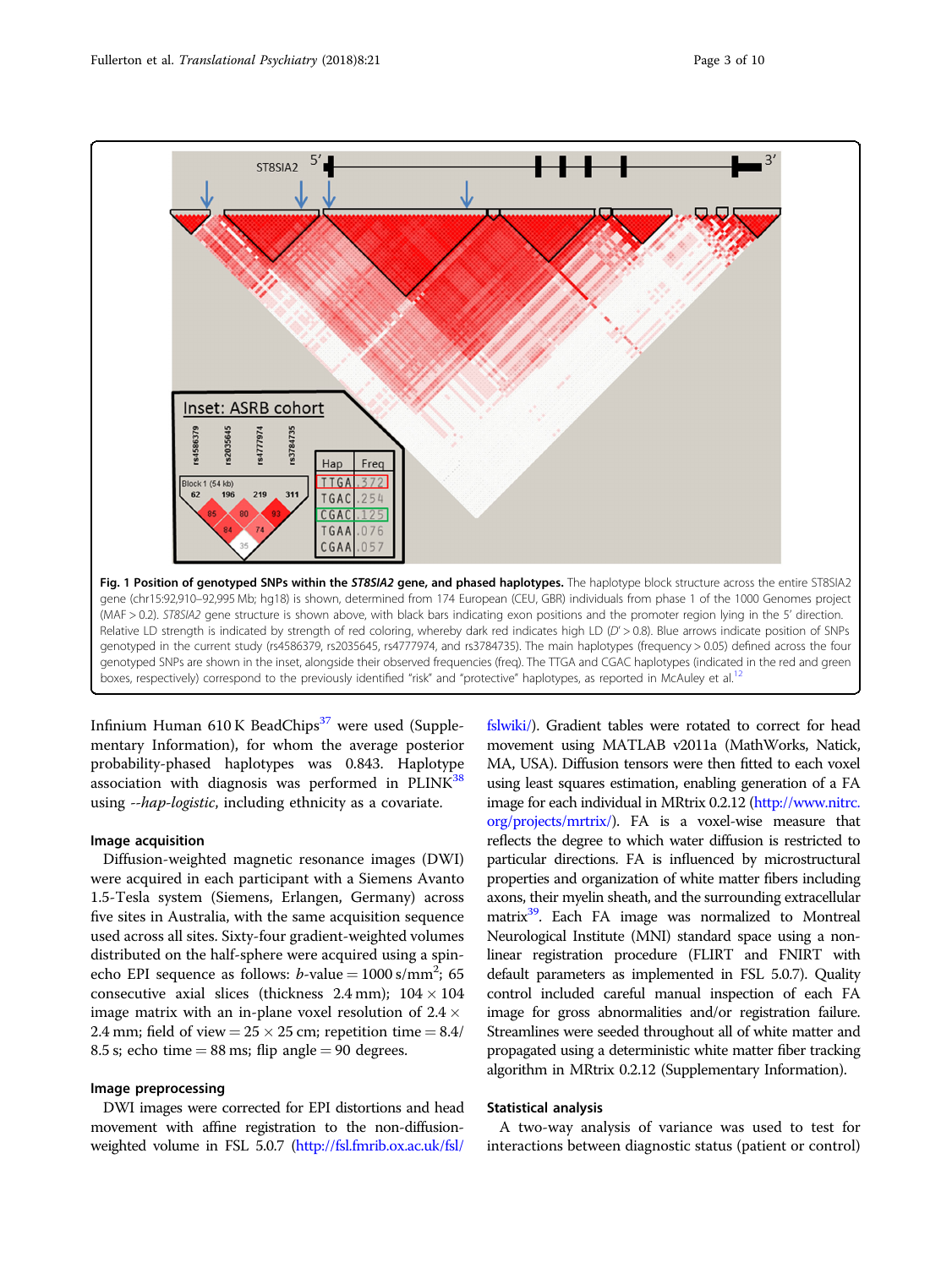and the number of haplotype copies (0, 1 or 2) at each white matter voxel. FA was the dependent variable, and independent variables were the main effects of diagnosis and haplotype, the interaction between these two main effects, and the nuisance covariates of scanning site, age, and gender. The main effect of haplotype was modeled in two ways: (1) additively, such that two haplotype copies were assumed to have double the effect of one haplotype copy over no copies; and (2) dominantly, pooling together individuals with one or two haplotype copies to form a single group. The latter approach accounted for the rareness of individuals with two haplotype copies. This model was independently fitted at all white matter voxels. Whole-brain correction for multiple comparisons (across all white matter voxels) was conducted using Randomise (FSL 5.0.7), a non-parametric cluster-size-based proce-dure<sup>40,41</sup>, which avoids inflation of false-positives<sup>[42](#page-8-0)</sup>. A primary t-statistic threshold of 2.5 was used. Corrected p values for each cluster were calculated based on 10,000 permutations, and two-sided  $p$  values  $< 0.05$  were considered significant. Post hoc analysis methods are described in Supplementary Information.

#### Results

The four SNPs defining the risk and protective haplo-types previously identified<sup>[12](#page-8-0)</sup> (Fig. [1\)](#page-2-0), each had a genotyping rate of >98%. All SNPs passed tests for Hardy–Weinberg equilibrium in control subjects. After haplotype phasing, 39 subjects (20 cases, 19 controls) were excluded due to low posterior probability of phased haplotypes, given the observed genotypes  $( $0.70$ ). In total,$ 453 subjects (281 cases, 172 controls) had both highquality FA images and confidently phased haplotypes (average posterior probability was 0.961; Table 1).

There was no significant difference in frequency of common haplotypes (frequency > 0.05) in controls vs.

Table 1 Breakdown of haplotype status by diagnostic group

|                              |     | TTGA "risk"<br>haplotype | CGAC<br>"protective"<br>haplotype |         | Total |
|------------------------------|-----|--------------------------|-----------------------------------|---------|-------|
| Number of haplotype copies 0 |     | $1+(2)$                  | 0                                 | $1+(2)$ |       |
| Case                         | 115 | 166 (36) 207 74 (9)      |                                   |         | 281   |
| Control                      | 64  | $108(17)$ $127$ $45(5)$  |                                   |         | 172   |
| Total                        | 179 | 274 (53) 334 119 (14)    |                                   |         | 453   |

Subjects with 0 copies of the "risk" or "protective" haplotypes have one of seven other haplotypes on both chromosomes, namely, TGAC, TGAA, TTAC, CGAA, CTGA, TGGA, or TTGC. Subjects with 1+ copies represent subjects with one or more copies of the relevant haplotype, and homozygotes for each haplotype (2 copies) shown in parentheses. Subjects with one copy of the relevant haplotype may have any other haplotype on the alternate chromosome, including subjects who have one copy of both risk and protective haplotypes ( $n = 26$  cases, 21 controls)

patients (omnibus Wald T = 0.122, df = 3,  $p = 0.989$ ), nor was there altered frequency of the specific risk ( $\chi^2$  = 0.616,  $df = 1$ ,  $p = 0.432$ ) or protective haplotypes ( $\chi^2 = 0.002$ , df  $= 1, p = 0.967$ ) with diagnostic group. There were no significant differences in age, gender, handedness, or IQ in carriers vs. non-carriers of either risk or protective haplotypes in either diagnostic group. The schizophrenia group had significantly more males, a lower median IQ score (Table [2](#page-4-0) and Supplementary Figure S1), and wide-spread reductions of FA compared to controls<sup>[6](#page-8-0)</sup>.

Individuals ( $n = 453$ ) were grouped according to diagnosis, and the presence of either the risk or protective haplotype. No significant main effects of risk or protective haplotype on FA were observed ( $p > 0.5$ ). In two separate analyses for each haplotype, we then tested whether FA was modulated by the interaction between haplotype and diagnosis. The number of copies of the ST8SIA2 risk haplotype (TTGA) did not show any differential effects on white matter with diagnosis. However, the ST8SIA2 protective haplotype (CGAC) was found to have a differential effect on right hemisphere parietal white matter in patients with schizophrenia, and was significant for both the pooled and additive modeling approach (whole braincorrected  $p < 0.05$ , 804 voxels; Fig. [2](#page-4-0) and Supplementary Figure S2, respectively). The interaction effect was stronger when subjects of Asian or unknown ancestry were excluded  $(n = 401;$  dominant model  $p = 0.0052$ , 2401 voxels; Supplementary Figure S3).

The anatomical location of the significant right hemisphere interaction extended between the right superior longitudinal fasciculus (SLF) and the posterior limb of the internal capsule, with a peak t-statistic voxel located in the superior corona radiata (MNI mm:  $23, -22, 20$  $23, -22, 20$  $23, -22, 20$ ; Fig. 2, left panel). The protective haplotype was associated with increased FA in this region in controls, but decreased FA in the patient group. This was confirmed with post hoc testing using mean FA values averaged across all voxels in the region showing the significant interaction effect (Fig. [2,](#page-4-0) right panel). The cluster was slightly more significant ( $p = 0.036$ , 876 voxels) when five patients with IQ  $> 2$  S.D. outside the group mean (mean = 103.3, S.D. = 15.7) were excluded (data not shown). The mean FA was significantly greater in patients compared to controls in individuals with no copies of the protective haplotype. Conversely, the mean FA was significantly greater in controls compared to patients with one or more copies of the protective haplotype. To identify the axonal fiber bundles associated with the interaction effect, white matter fiber tracking was performed by initiating streamlines from all white matter voxels, but retaining only those passing through the region. The set of 1000 reconstructed streamlines that intersected the cluster (Fig. [3\)](#page-5-0) shows that the region of the significant interaction effect is traversed by portions of both corticocortical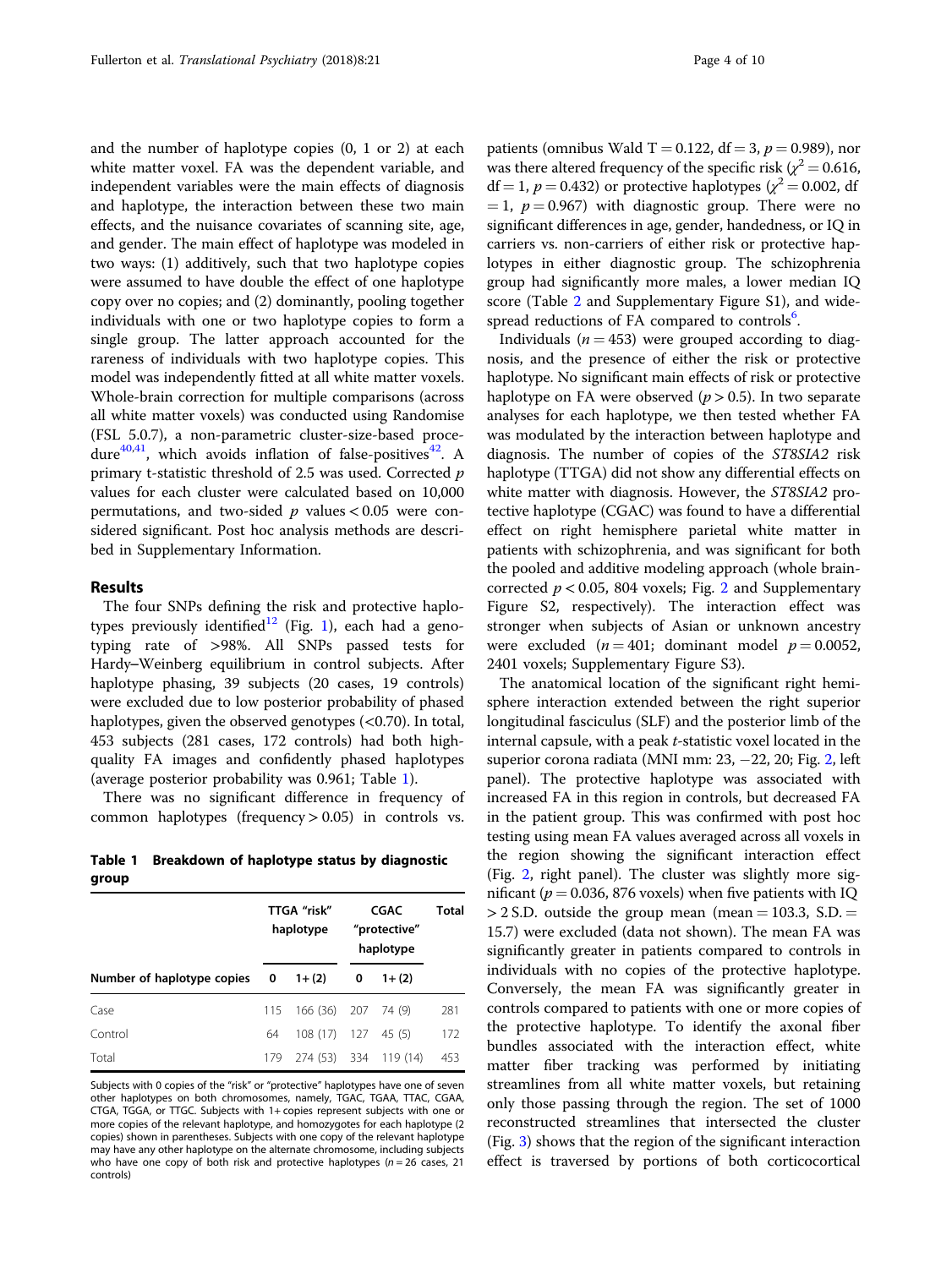|                                       | <b>Controls</b>    |                         |                                   |                            | <b>Patients</b>    |                         |                                   |                                | Controls vs.<br><b>Patients</b> |
|---------------------------------------|--------------------|-------------------------|-----------------------------------|----------------------------|--------------------|-------------------------|-----------------------------------|--------------------------------|---------------------------------|
| CGAC "protective"<br>haplotype copies | All<br>$(n = 172)$ | 0 copies<br>$(n = 127)$ | $1 + \text{copies}$<br>$(n = 45)$ | Carrier vs.<br>non-carrier | All<br>$(n = 281)$ | 0 copies<br>$(n = 207)$ | $1 + \text{copies}$<br>$(n = 74)$ | Carrier vs.<br>non-carrier     | $X^2 = 0.002$<br>$(p = 0.967)$  |
| Age                                   | 41.5 (18-64)       | 42                      | 40                                | $U = 2762$                 | 38                 | 37                      | 38.5                              | $U = 7452$                     | $U = 22,208$                    |
|                                       | $(18-64)$          | $(18 - 64)$             | $(18 - 62)$                       | $(p = 0.739)$              | $(20 - 65)$        | $(20 - 65)$             | $(20 - 63)$                       | $(p = 0.729)$                  | $(p = 0.147)$                   |
| Sex (males; females)                  | 87; 85             | 69; 58                  | 18; 27                            | $X^2 = 2.73$               | 196; 85            | 147; 60                 | 49; 25                            | $X^2 = 0.595$                  | $X^2 = 16.72$                   |
|                                       |                    |                         |                                   | $(p = 0.098)$              |                    |                         |                                   | $(p = 0.44)$                   | $(p=4.3 \times$<br>$10^{-5}$ )  |
| Handedness                            | 90                 | 90                      | 90                                | $U = 2729$                 | 100                | 100                     | 100                               | $U = 7626$                     | $U = 21,856$                    |
|                                       |                    |                         |                                   | $(p = 0.635)$              |                    |                         |                                   | $(p = 0.952)$                  | $(p = 0.066)$                   |
| WASI                                  | 119                | 118                     | 121                               | $U = 2475$                 | 104                | 105                     | 103.5                             | $U = 7051$                     | $U = 11,645$                    |
|                                       | $(80 - 138)$       | $(80 - 138)$            | $(88 - 134)$                      | $(p = 0.182)$              | $(58 - 133)$       | $(58 - 132)$            | $(63 - 133)$                      | $(p = 0.311)$                  | $(p=2.0 \times$<br>$10^{-20}$   |
| Diagnostic (SCZ;<br>SAD; SAB)         |                    |                         |                                   |                            |                    | 176; 18; 13             | 63; 6; 5                          | $X^2 = 0.041$<br>$(p = 0.979)$ |                                 |

#### <span id="page-4-0"></span>Table 2 Demographics, clinical variables, and protective haplotype (CGAC) carrier status

DSM-IV diagnostics (SCZ schizophrenia; SAD schizoaffective disorder of depressive type, SAB schizoaffective disorder bipolar type); handedness as measured by Edinburgh Handedness Scale, a continuous laterality quotient scaled from −100 to +100, where negative values indicate propensity for left-handedness and ±100 indicates unilaterality; WASI Wechsler abbreviated scale of intelligence; "Carrier" refers to carrier of CGAC "protective" haplotype; if not otherwise specified, the values represent the median and the range is given in brackets; statistically significant differences  $(p < 0.05)$  are indicated in bold



white matter tracts (i.e., SLF) and corticosubcortical white matter tracts (i.e., corona radiata and posterior limb of internal capsule). In the ethnicity-restricted analysis (excluding 52 subjects of Asian or unknown ancestry), the significant interaction region extended more caudally, descending from the SLF and corona radiata to the cerebral peduncles (midbrain), passing through the posterior

limb of the internal capsule (Supplementary Figure S4). The interaction effect, therefore, appears to be associated with a regional juncture of multiple fiber bundles, including both association and projection fiber bundles.

Finally, we conducted a post hoc examination of the relationship between the mean FA within the region-ofinterest (FA-ROI) and IQ, as cognitive impairment is a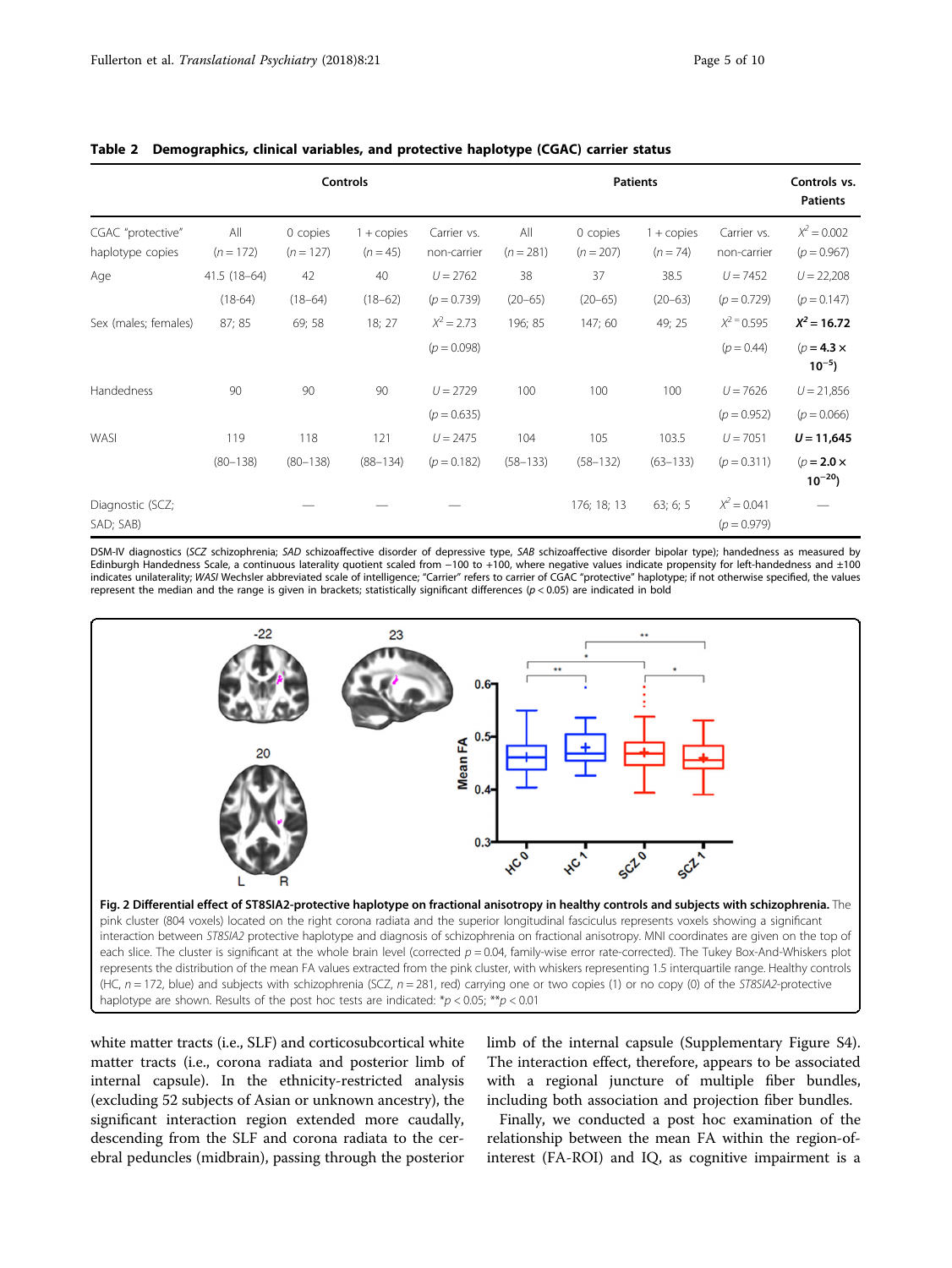<span id="page-5-0"></span>

core component of schizophrenia that may be causal $43$ . Although age was included as a covariate in primary analyses, age has been shown to significantly affect  $FA^{44}$ ; thus, we explicitly examined effects of age on FA-ROI. Regression analysis revealed a significant positive correlation between FA-ROI and IQ in Caucasian people with schizophrenia ( $t = 2.276$ ; df = 7,227;  $p = 0.024$ ), but no significant relationship with IQ in controls ( $t = 1.633$ ; df = 7,122;  $p = 0.105$ ). When haplotype was included in the model, both IQ and haplotype were significant predictors on FA-ROI in people with schizophrenia ( $t = 2.197$ ; df = 8,227;  $p = 0.029$ , and  $t = 2.144$ ;  $df = 8.227$ ;  $p = 0.033$ , respectively), whereas haplotype ( $t = -4.93$ ; df = 8,122; p  $= 0.0006$ ) but not IO was significant in controls (Supplementary Figure S5). Therefore, reduced FA in this regional juncture may negatively impact IQ in people with schizophrenia. There was a significant effect of age on FA-ROI in controls  $(p = 5.6 \times 10^{-5})$ , with a  $5.9 \times 10^{-4}$  unit reduc-<br>tion of EA for each year increase), with a trend effect in tion of FA for each year increase), with a trend effect in cases ( $p = 0.059$ , of  $-3.4 \times 10^{-4}$  units/year). However, interactions between age, diagnosis, and haplotype were not significant.

#### **Discussion**

Determining the link between the inheritance of specific genetic factors that influence risk of developing mental illness and their effects on neuroanatomy or brain function is pivotal to understanding the neurobiological mechanisms underlying the development of mental illness. This study shows that a haplotype in ST8SIA2, previously reported to be "protective"<sup>[12](#page-8-0)</sup>, influences white matter microstructure in a regional juncture of association and projection fibers in the right parietal lobe. Furthermore, reduced FA in this region is associated with reduced IQ in schizophrenia patients, a core component of the schizophrenia phenotype<sup>[43](#page-8-0)</sup>. This study provides an important link between human disease-associated genetic variants in ST8SIA2 and specific brain deficits, providing further compelling evidence for involvement of this replicable<sup>[12](#page-8-0),[13](#page-8-0),[15](#page-8-0),[45,46](#page-8-0)</sup> and functionally relevant<sup>[20,30,47](#page-8-0)</sup> candidate gene in the pathophysiology of schizophrenia. To our knowledge, this is the first investigation of the differential effects of specifi<sup>c</sup> ST8SIA2 genetic variants on brain white matter microstructure in patients with schizophrenia.

In the current study, we focused our analysis on two specific common haplotypes that were previously defined in independent cohorts with bipolar disorder or schizophrenia as "risk" (i.e., over-represented in case subjects compared to controls), or "protective" (i.e., over-represented in control subjects compared to cases).<sup>[12](#page-8-0)</sup> In a population, each individual carries two haplotypes from a pool of many possible haplotypes present in the population, and each haplotype block—typically defined by common SNP variants—can carry additional rare variation, which is in incomplete linkage disequilibrium with the tagging SNPs, making that haplotype unique. While the specific genetic variants affecting ST8SIA2 gene function in schizophrenia are largely unknown (with the exception of the rare functional missense variant E141K  $(rs545681995)^{13,16}$ , evolutionary theory suggests that both common and rare variation may contribute to phenotypic variability $48$ , and this putative functional variation may have arisen on a spectrum of haplotypes<sup>[32](#page-8-0)</sup>. Our analysis did not consider the identity of the second or "other" haplotype carried by each subject, which likely harbors a different spectrum of putative functional variation $32$ . Hence, it is possible that the results we observe are influenced by the composition of "other" haplotypes within each group, or variants that are incompletely tagged by the variants examined, and this must be kept in mind with regards to interpretation of the findings. We note that the frequency of previously identified diseaseassociated  $ST8SIA2$  haplotypes<sup>[12](#page-8-0)</sup> did not differ with diagnosis in this independent cohort, which may be a consequence of reduced power of this neuroimaging sample for detecting significant genetic association.

We observed that the ST8SIA2 "protective" haplotype is associated with an increase in FA in control subjects in a regional juncture of multiple fiber bundles, encompassing the SLF, corona radiata, and the posterior limb of the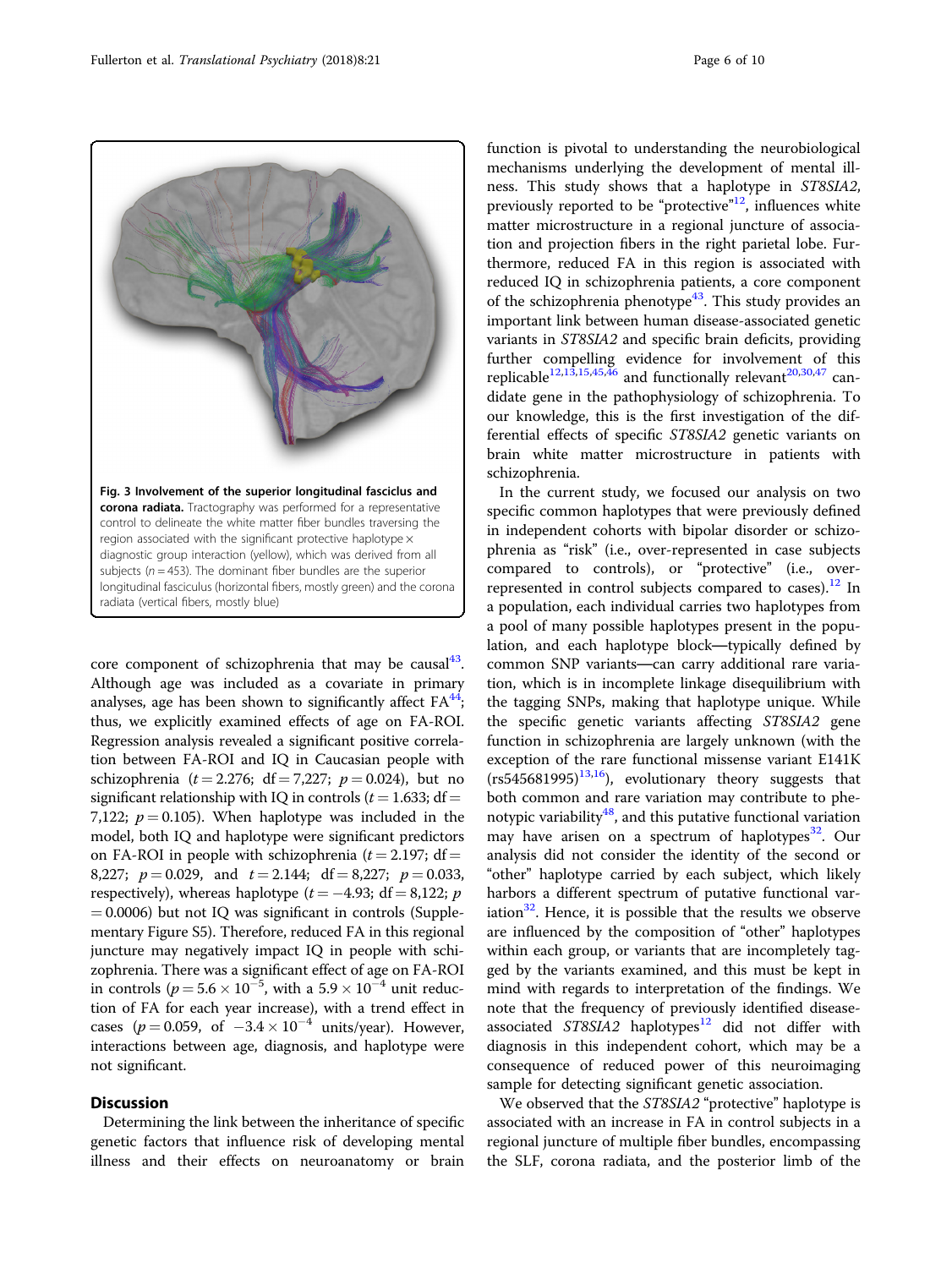internal capsule. As such, modifications of white matter microstructure in this region may result in distributed network effects spanning multiple cortical and subcortical systems. Conversely, we observe an inverse effect of the "protective" haplotype in schizophrenia patients, where the haplotype is associated with reduced FA in the same region. The haplotype therefore appears to lose its "protective" effect in schizophrenia.

This apparent disparity may reflect the complex interplay between ST8SIA2 and other genes that (individually or in concert) influence axonal fiber microstructure. Alternatively, these results may be explained in the context of a differential susceptibility model<sup>49</sup>, whereby a specific allele (or haplotype) of a gene can have either a beneficial or adverse effect, depending on the environmental condition in which it is measured. This differential susceptibility to environmental influence has been demonstrated previously for other genes and phenotypes $50$ , and may also be relevant for ST8SIA2. However, as we did not formally test for specific gene  $\times$  environment interactions in the current study, this explanation should be considered speculative.

We note that we did not observe an effect of the "risk" haplotype on white matter in this study. This was somewhat unexpected, given the observed significant effect of the protective haplotype—one might expect to see a concomitant reduction in FA in carriers of the risk haplotype. However, it may be that the specific genetic variants tagged by the risk haplotype are less penetrant in effects on white matter and thus would require larger samples to elucidate.

Previous research examining diagnostic group differences in FA has shown alterations affecting multiple cortical areas in schizophrenia<sup>[5](#page-8-0)</sup>. In a previous analysis in the current cohort, individuals with schizophrenia had widespread reductions in FA compared to healthy controls<sup>6</sup>. Reduced FA in the SLF is not unique to chronic schizophrenia, but has also been found in individuals with first-episode psy-chosis<sup>[51](#page-8-0)–[55](#page-8-0)</sup>, bipolar disorder<sup>[56](#page-8-0)–[60](#page-9-0)</sup>, and autism<sup>61–64</sup>. The specific effect of ST8SIA2 haplotype on this association fiber tract, in combination with data indicating that variation in ST8SIA2 confers increased risk to (or protection against) each of these disorders<sup>12,13,15,45</sup> is consistent with the link between ST8SIA2 and the pathophysiology (or lack thereof) of a number of major psychiatric conditions.

The SLF is the largest association fiber bundle that mediates intrahemispheric corticocortical connections between frontal, temporal, and parietal lobes<sup>[65,66](#page-9-0)</sup>. Although the exact role of the SLF is still largely unknown, the right bundle seems to be involved in visuospatial awareness<sup>[67](#page-9-0)</sup> and attention<sup>68</sup>, two functions that are impaired in patients with schizophrenia.

The corona radiata and posterior limb of the internal capsule contain white matter tracts connecting the cortex with subcortical regions including the thalamus (e.g., thalamocortical), brainstem (e.g., corticopontine), and spinal cord (e.g., corticospinal). Interestingly, the internal capsule has also shown reduced volume and disorganized pattern of fibers in mouse st8sia2 knockout studies $30,31$  $30,31$  $30,31$ .

Recent findings by Piras et al. $69$  further support the relevance of ST8SIA2 to the SLF. They examined the relationship between PSA-NCAM (or polySia-NCAM) serum protein levels and human brain structure in healthy controls and schizophrenia patients with both structural MRI and DTI data. PSA-NCAM is formed by the addition of polysialic acid (polySia) chains on NCAM1 by polysialyltransferase enzymes (encoded by ST8SIA2 and ST8SIA4), and NCAM1 is the major polySia carrier<sup>70,[71](#page-9-0)</sup>. Intriguingly, they identified a significant positive relationship between peripheral PSA-NCAM protein levels and Brodmann area 46 (BA46) volume in healthy controls, and the inverse relationship in this same region of the dorsolateral prefrontal cortex in people with schizophrenia (i.e., reduced volume in BA46 with increased serum  $PSA-NCAM$ <sup>69</sup>.

This is somewhat consistent with our findings involving the SLF in two ways. Firstly, the prefrontal region encompassing BA46 is one of the termini of the SLF hence, one could expect to see alterations in gray matter in regions associated with affected white matter tracts<sup>[5](#page-8-0)</sup>. Secondly, we also observed an inverse relationship in healthy controls as compared to people with schizophrenia with the protective haplotype. It must be noted, however, that, while PSA-NCAM formation will be influenced by the expression of the ST8SIA2 gene and the activity of its resultant protein, PSA-NCAM protein levels will also reflect expression and activity of ST8SIA4, the alternative long-chain alpha-2,8 polysialic acid enzyme $^{71-73}$  $^{71-73}$  $^{71-73}$  $^{71-73}$  $^{71-73}$ as well as the availability of glycosylatable NCAM1 isoforms (namely NCAM-140 and NCAM-180), which are differentially regulated over development<sup>[73](#page-9-0)</sup> (refs.  $20,71$  $20,71$  $20,71$ ). This indirect and confounded measure of ST8SIA2 may partly explain why Piras et al.<sup>[69](#page-9-0)</sup> did not find effects of serum PSA-NCAM protein levels on FA measures. The smaller sample size ( $n = 45$  matched pairs) may also have contributed to their negative finding.

Together with previous work, the current study shows enticing data supporting the implication of ST8SIA2 genetic variants in schizophrenia, and, notably, informs a potential mechanism for the protection against major mental illness in healthy individuals. Indeed, *ST8SIA2*<br>should be considered a "plasticity gene<sup>"[49](#page-8-0)</sup> rather than a "risk gene" for two reasons. Firstly, it appears that the mechanism of association of the disease-associated haplotype may operate via the protective effect of the CGAC haplotype in resilient individuals (i.e., reducing risk to mental illness via modifications of white matter) rather than necessarily relating directly to the risk for specific psychopathological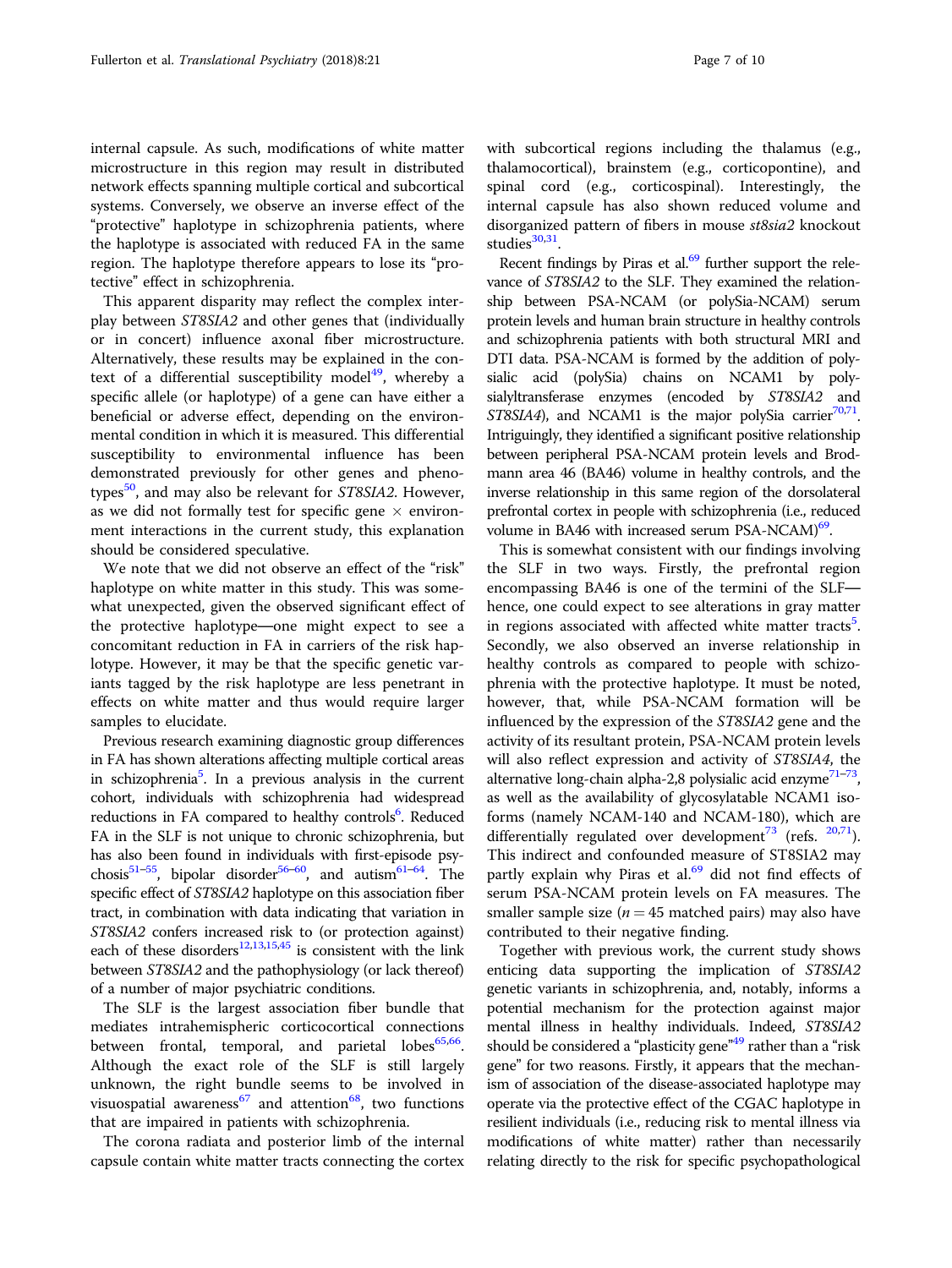<span id="page-7-0"></span>conditions (i.e., schizophrenia, autism, and bipolar disorder —as evidenced by altered allelic frequency when compared to a control population group<sup>[12,13,15](#page-8-0),[45,46](#page-8-0)</sup>). Secondly, we know that ST8SIA2 has direct effects in the developing vertebrate nervous system, as well as being involved in plasticity-related responses in adulthood $20$ .

Finally, it must be noted that our analysis does not take into account the variation in the many other genes that also contribute risk of schizophrenia, which is a limitation of the current study, as it is with all gene-centric functional analyses. Furthermore, while FA is the most well-established and widely used neuroimaging measure reflecting axonal fiber density, diameter, and myelination<sup>74</sup>, it is a relatively indirect measure of white matter connectivity. Reductions in FA can also be a marker of intersecting fiber bundles, as DTI is prone to errors in resolving fiber crossings<sup>75</sup>. Therefore, independent validation of our findings utilizing alternative methods assessing fiber tract integrity is necessary. While future meta-analytic and mega-analytic replication studies are vital, this is currently challenging due to the difficulties in combining tractography findings across different sites, which will require the development of sophisticated harmonization protocols.

Recent data from mouse models suggest that the variability in FA observed in the human cohort is likely not an artifact of fiber crossings but a true reflection of the pathology in carriers of this haplotype. Mice lacking st8sia2 have impairments in oligodendrocyte maturation, resulting in thinner myelin sheath and nerve fibers, which degenerate with age<sup>[76](#page-9-0)</sup>, and downregulation of proteins involved in myelination processes (e.g., myelin basic protein, myelin proteolipid, and myelin-associated glycoprotein). Furthermore, in st8sia2-deficient mice, upregulation of proteins expressed from other genes implicated in the pathogenesis of bipolar disorder and schizophrenia (e.g., the Neurocan core protein,  $NCAN^{77,78}$  $NCAN^{77,78}$  $NCAN^{77,78}$  $NCAN^{77,78}$  $NCAN^{77,78}$ ) implies downstream dysregulation of additional diseaseassociated genes in the absence of st8sia2.

In conclusion, this study provides a link between a common haplotype in ST8SIA2 and changes in white matter microstructure in resilience against or risk of schizophrenia, providing further compelling evidence for involvement of this "plasticity" gene in the pathophysiology (or lack thereof) of this complex, heterogeneous and polygenic disorder. Further studies into the effects of ST8SIA2 genetic variants on white matter microstructure in schizophrenia and other psychiatric conditions—as well as resilient control populations—are warranted.

#### Author details

<sup>1</sup>Neuroscience Research Australia, Randwick, Sydney NSW Australia. <sup>2</sup>School of Medical Sciences, Faculty of Medicine, University of New South Wales, Sydney NSW Australia. <sup>3</sup>Schizophrenia Research Institute, Sydney NSW Australia. <sup>4</sup>Brain and Mental Health Laboratory, Monash Institute of Cognitive and Clinical Neurosciences, School of Psychological Sciences and Monash Biomedical

Imaging, Monash University, Clayton VIC Australia. <sup>5</sup>Melbourne Neuropsychiatry Centre, The University of Melbourne and Melbourne Health, Carlton South VIC Australia. <sup>6</sup>School of Psychiatry, Faculty of Medicine, University of New South Wales, Sydney NSW Australia. <sup>7</sup>School of Biomedical Sciences, University of Newcastle, Newcastle NSW Australia. <sup>8</sup>School of Psychology, Faculty of Science, University of New South Wales, Sydney NSW Australia

#### Acknowledgments

This study was supported by the Australian Schizophrenia Research Bank (ASRB), which is supported by the Australian NHMRC, the Pratt Foundation, Ramsay Health Care, and the Viertel Charitable Foundation. This study and the ASRB were also supported by the Schizophrenia Research Institute (Australia), utilizing infrastructure funding from NSW Health and the Macquarie Group Foundation. J.M.F., A.S., A.H., B.O., and P.R.S. were supported by National Health and Medical Research Council (NHMRC) Project Grants (1066177 and 1063960) and Program Grant (1037196). J.M.F. was supported by the Janette Mary O'Neil Research Fellowship. P.K. was supported by the Swiss National Science Foundation (SNSF) and the Swiss Society for Medicine and Biology Scholarships (148384) and the National Center for Competence in Research— SYNAPSY—funded by the SNSF. A.Z. was supported by NHMRC Fellowship (1047648). C.S.W. is funded by the NSW Ministry of Health, Office of Health and Medical Research, and was supported by NHMRC Senior Research Fellowship (1021970) and Principal Research Fellowship (1117079). A.F. was supported by Australian Research Council Future Fellowship (FT130100589) and NHMRC Project Grants (1050504 and 1066779). T.J.W is supported by a Career Development Fellowship from the NHMRC (1090507) and Discovery Projects from the ARC (DP140104394; DP170103094). C.P. was supported by a NHMRC Senior Principal Research Fellowship (628386 & 1105825). M.J.C. is supported by an NHMRC Senior Research Fellowship (1121474). We specifically thank Ms. Deborah Rothmond (NeuRA) for the coordination and plating of the ASRB DNA samples for genotyping, as well as Dr. Jason Bridge (University of Newcastle) for his assistance with the data set. We also specially thank the ASRB Chief and Associate Investigators for their efforts in assembling the cohort, including Professor Vaughan Carr (UNSW), Associate Professor Carmel Loughland, Associate Professor Ulrich Schall, Professor Patricia

Michie, Professor Rodney Scott and Associate Professor Frans Henskens (Newcastle), Professor Bryan Mowry, Professor Stanley Catts (Queensland), Professor Christos Pantelis (Melbourne), and Professor Assen Jablensky (Western Australia). The funders had no role in study design, data collection and analysis, decision to publish, or preparation of the manuscript.

#### Competing interest

The authors declare that they have no competing financial interests.

#### Publisher's note

Springer Nature remains neutral with regard to jurisdictional claims in published maps and institutional affiliations.

#### Supplementary information

The online version of this article ([https://doi.org/10.1038/s41398-017-0052-z\)](http://dx.doi.org/10.1038/s41398-017-0052-z) contains supplementary material.

Received: 14 September 2017 Accepted: 23 September 2017 Published online: 22 January 2018

#### References

- 1. Lee, S. H. et al. Genetic relationship between five psychiatric disorders estimated from genome-wide SNPs. Nat. Genet. 45, 984–994 (2013).
- 2. Lichtenstein, P. et al. Common genetic determinants of schizophrenia and bipolar disorder in Swedish families: a population-based study. Lancet 373, 234–239 (2009).
- 3. de Zwarte, S. M., Johnston, J. A., Cox Lippard, E. T. & Blumberg, H. P. Frontotemporal white matter in adolescents with, and at-Risk for, bipolar disorder. J. Clin. Med. 3, 233-254 (2014).
- 4. Nortje, G., Stein, D. J., Radua, J., Mataix-Cols, D. & Horn, N. Systematic review and voxel-based meta-analysis of diffusion tensor imaging studies in bipolar disorder. J. Affect. Disord. **150**, 192-200 (2013).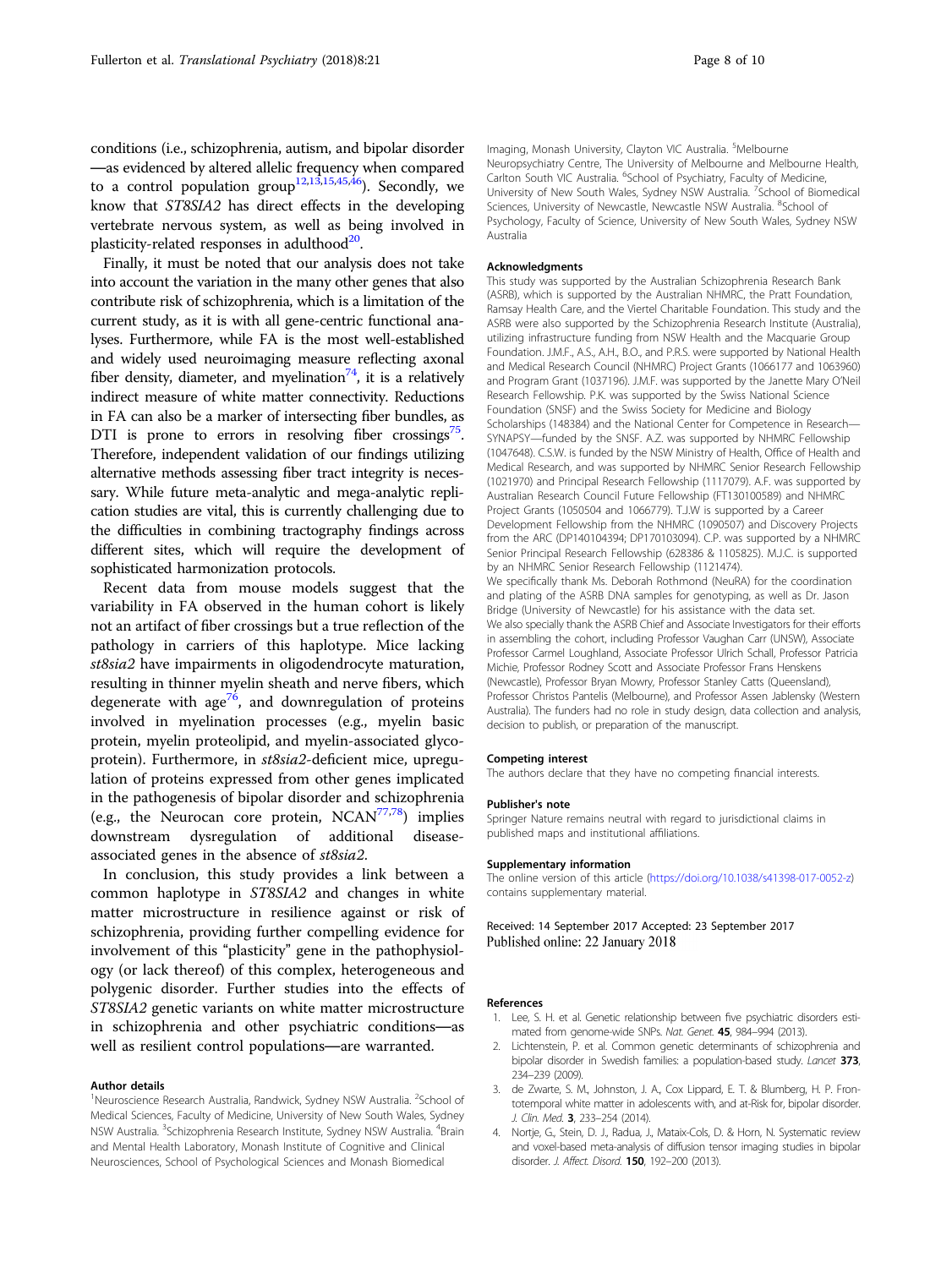- <span id="page-8-0"></span>5. Bora, E. et al. Neuroanatomical abnormalities in schizophrenia: a multimodal voxelwise meta-analysis and meta-regression analysis. Schizophr. Res. 127, 46–57 (2011).
- 6. Klauser, P. et al. White matter disruptions in schizophrenia are spatially widespread and topologically converge on brain network hubs. Schizophr. Bull. 43, 425–435 (2017).
- 7. Zalesky, A. et al. Disrupted axonal fiber connectivity in schizophrenia. Biol. Psychiatry 69, 80–89 (2011).
- 8. Kanaan, R. A. et al. Diffusion tensor imaging in schizophrenia. Biol. Psychiatry 58, 921–929 (2005).
- 9. Arat, H. E., Chouinard, V. A., Cohen, B. M., Lewandowski, K. E. & Ongur, D. Diffusion tensor imaging in first degree relatives of schizophrenia and bipolar disorder patients. Schizophr. Res. 161, 329-339 (2015).
- 10. De Peri, L. et al. Brain structural abnormalities at the onset of schizophrenia and bipolar disorder: a meta-analysis of controlled magnetic resonance imaging studies. Curr. Pharm. Des. **18**, 486-494 (2012).
- 11. Schizophrenia Working Group of the Psychiatric Genomics Consortium. Biological insights from 108 schizophrenia-associated genetict loci. Nature 511, 421–427 (2014).
- 12. McAuley, E. Z. et al. Identification of sialyltransferase 8B as a generalized susceptibility gene for psychotic and mood disorders on chromosome 15q25- 26. PLoS ONE 7, e38172 (2012).
- Arai, M. et al. Association between polymorphisms in the promoter region of the sialyltransferase 8B (SIAT8B) gene and schizophrenia. Biol. Psychiatry 59, 652–659 (2006).
- 14. Tao, R. et al. Positive association between SIAT8B and schizophrenia in the Chinese Han population. Schizophr. Res. 90, 108–114 (2007).
- 15. Anney, R. et al. A genome-wide scan for common alleles affecting risk for autism. Hum. Mol. Genet. 19, 4072–4082 (2010).
- 16. Isomura, R., Kitajima, K. & Sato, C. Structural and functional impairments of polysialic acid by a mutated polysialyltransferase found in schizophrenia. J. Biol. Chem. 286, 21535-21545 (2011).
- 17. Kamien, B. et al. Characterization of a 520 kb deletion on chromosome 15q26.1 including ST8SIA2 in a patient with behavioral disturbance, autism spectrum disorder, and epilepsy. Am. J. Med. Genet. 164A, 782-788 (2014).
- Eckhardt, M. et al. Molecular characterization of eukaryotic polysialyltransferase-1. Nature 373, 715–718 (1995).
- 19. Finne, J. Occurrence of unique polysialosyl carbohydrate units in glycoproteins of developing brain. J. Biol. Chem. 257, 11966–11970 (1982).
- 20. Rutishauser, U. Polysialic acid in the plasticity of the developing and adult vertebrate nervous system. Nat. Rev. Neurosci. 9, 26–35 (2008).
- 21. Barbeau, D., Liang, J. J., Robitalille, Y., Quirion, R. & Srivastava, L. K. Decreased expression of the embryonic form of the neural cell adhesion molecule in schizophrenic brains. Proc. Natl Acad. Sci. USA 92, 2785-2789 (1995).
- 22. Gilabert-Juan, J. et al. Alterations in the expression of PSA-NCAM and synaptic proteins in the dorsolateral prefrontal cortex of psychiatric disorder patients. Neurosci. Lett. 530, 97–102 (2012).
- 23. Maheu, M. E., Davoli, M. A., Turecki, G. & Mechawar, N. Amygdalar expression of proteins associated with neuroplasticity in major depression and suicide. J. Psychiatr. Res. 47, 384–390 (2013).
- 24. Mikkonen, M. et al. Remodeling of neuronal circuitries in human temporal lobe epilepsy: increased expression of highly polysialylated neural cell adhesion molecule in the hippocampus and the entorhinal cortex. Ann. Neurol. 44, 923–934 (1998).
- 25. Sato, C. & Kitajima, K. Impact of structural aberrancy of polysialic acid and its synthetic enzyme ST8SIA2 in schizophrenia. Front. Cell Neurosci. 7, 61  $(2013)$
- 26. Varea, E. et al. Expression of PSA-NCAM and synaptic proteins in the amygdala of psychiatric disorder patients. J. Psychiatr. Res. 46, 189–197 (2012).
- 27. Castillo-Gomez, E. et al. Dopamine acting through D2 receptors modulates the expression of PSA-NCAM, a molecule related to neuronal structural plasticity, in the medial prefrontal cortex of adult rats. Exp. Neurol. 214, 97-111 (2008).
- 28. Frasca, A. et al. Olanzapine, but not haloperidol, enhances PSA-NCAM immunoreactivity in rat prefrontal cortex. Int. J. Neuropsychopharmacol. 11, 591–595 (2008).
- 29. Mackowiak, M., Dudys, D., Chocyk, A. & Wedzony, K. Repeated risperidone treatment increases the expression of NCAM and PSA-NCAM protein in the rat medial prefrontal cortex. Eur. Neuropsychopharmacol. 19, 125–137 (2009).
- Hildebrandt, H. et al. Imbalance of neural cell adhesion molecule and polysialyltransferase alleles causes defective brain connectivity. Brain 132, 2831–2838 (2009).
- 31. Krocher, T. et al. Schizophrenia-like phenotype of polysialyltransferase ST8SIA2 deficient mice. Brain Struct. Funct. 220, 71-83 (2015).
- 32. Shaw, A. D. et al. Characterisation of genetic variation in ST8SIA2 and its interaction region in NCAM1 in patients with bipolar disorder. PLoS ONE 9, e92556 (2014).
- 33. Loughland, C. et al. Australian Schizophrenia Research Bank: a database of comprehensive clinical, endophenotypic and genetic data for aetiological studies of schizophrenia. Aust. N. Z. J. Psychiatry. 44, 1029–1035 (2010).
- 34. American Psychiatric Association. Diagnostic and Statistical Manual of Mental Disorders (DSM-IV-TR), 4th edn. (American Psychiatric Association, Washington DC, USA, 2000).
- 35. World Heath Organisation. ICD-10 International statistical classification of diseases and related health problems, 10th revision. (World Health Organisation, Geneva, 2007).
- 36. Wechsler D. Wechsler Abbreviated Scale of Intelligence (WASI). (Psychological Corporation, San Antonio, 1999).
- 37. Green, M. J. et al. Genome-wide supported variant MIR137 and severe negative symptoms predict membership of an impaired cognitive subtype of schizophrenia. Mol. Psychiatry 18, 774-780 (2013).
- 38. Purcell, S. et al. PLINK: a tool set for whole-genome association and population-based linkage analyses. Am. J. Hum. Genet. 81, 559-575 (2007).
- Jones, D. K., Knosche, T. R. & Turner, R. White matter integrity, fiber count, and other fallacies: the do's and don'ts of diffusion MRI. Neuroimage 73, 239–254 (2013).
- 40. Friston, K. J., Worsley, K. J., Frackowiak, R. S., Mazziotta, J. C. & Evans, A. C. Assessing the significance of focal activations using their spatial extent. Hum. Brain Mapp. 1, 210–220 (1994).
- 41. Nichols, T. E. & Holmes, A. P. Nonparametric permutation tests for functional neuroimaging: a primer with examples. Hum. Brain Mapp. 15, 1-25 (2002).
- 42. Eklund, A., Nichols, T. E. & Knutsson, H. Cluster failure: Why fMRI inferences for spatial extent have inflated false-positive rates. Proc. Natl Acad. Sci. USA 113, 7900–7905 (2016).
- 43. Kendler, K. S., Ohlsson, H., Sundquist, J. & Sundquist, K. I. Q. and schizophrenia in a Swedish national sample: their causal relationship and the interaction of IQ with genetic risk. Am. J. Psychiatry 172, 259-265 (2015).
- 44. Cropley, V. L. et al. Accelerated gray and white matter deterioration with age in schizophrenia. Am. J. Psychiatry 147, 286-295 (2017).
- 45. Tao R. et al. Positive association between SIAT8B and schizophrenia in the Chinese Han population. Schizophr. Res. 90, 108–14 (2007).
- 46. Yang, S. Y. et al. Association between ST8SIA2 and the risk of schizophrenia and bipolar I disorder across diagnostic boundaries. PLoS ONE 10, e0139413  $(2015)$
- 47. Krocher, T. et al. A crucial role for polysialic acid in developmental interneuron migration and the establishment of interneuron densities in the mouse prefrontal cortex. Development 141, 3022–3032 (2014).
- 48. Zietsch, B. P., de Candia, T. R. & Keller, M. C. Evolutionary behavioral genetics. Curr. Opin. Behav. Sci. 2, 73–80 (2015).
- 49. Belsky, J. et al. Vulnerability genes or plasticity genes? Mol. Psychiatry 14, 746–754 (2009).
- 50. Brune, M. Does the oxytocin receptor (OXTR) polymorphism (rs2254298) confer 'vulnerability' for psychopathology or 'differential susceptibility'? Insights from evolution. BMC Med. 10, 38 (2012).
- 51. Luck, D. et al. Fronto-temporal disconnectivity and clinical short-term outcome in first episode psychosis: a DTI-tractography study. J. Psychiatr. Res. 45, 369–377 (2011).
- 52. Sun, H. et al. Two patterns of white matter abnormalities in medication-naive patients with first-episode schizophrenia revealed by diffusion tensor imaging and cluster analysis. JAMA Psychiatry 72, 678-686 (2015).
- 53. von Hohenberg, C. C. et al. White matter microstructure in individuals at clinical high risk of psychosis: a whole-brain diffusion tensor imaging study. Schizophr. Bull. 40, 895-903 (2014).
- 54. Prasad, K. M., Upton, C. H., Schirda, C. S., Nimgaonkar, V. L. & Keshavan, M. S. White matter diffusivity and microarchitecture among schizophrenia subjects and first-degree relatives. Schizophr. Res. 161, 70-75 (2015).
- Samartzis, L., Dima, D., Fusar-Poli, P. & Kyriakopoulos, M. White matter alterations in early stages of schizophrenia: a systematic review of diffusion tensor imaging studies. J. Neuroimaging 24, 101-110 (2014).
- 56. Lin, F., Weng, S., Xie, B., Wu, G. & Lei, H. Abnormal frontal cortex white matter connections in bipolar disorder: a DTI tractography study. J. Affect. Disord. 131, 299–306 (2011).